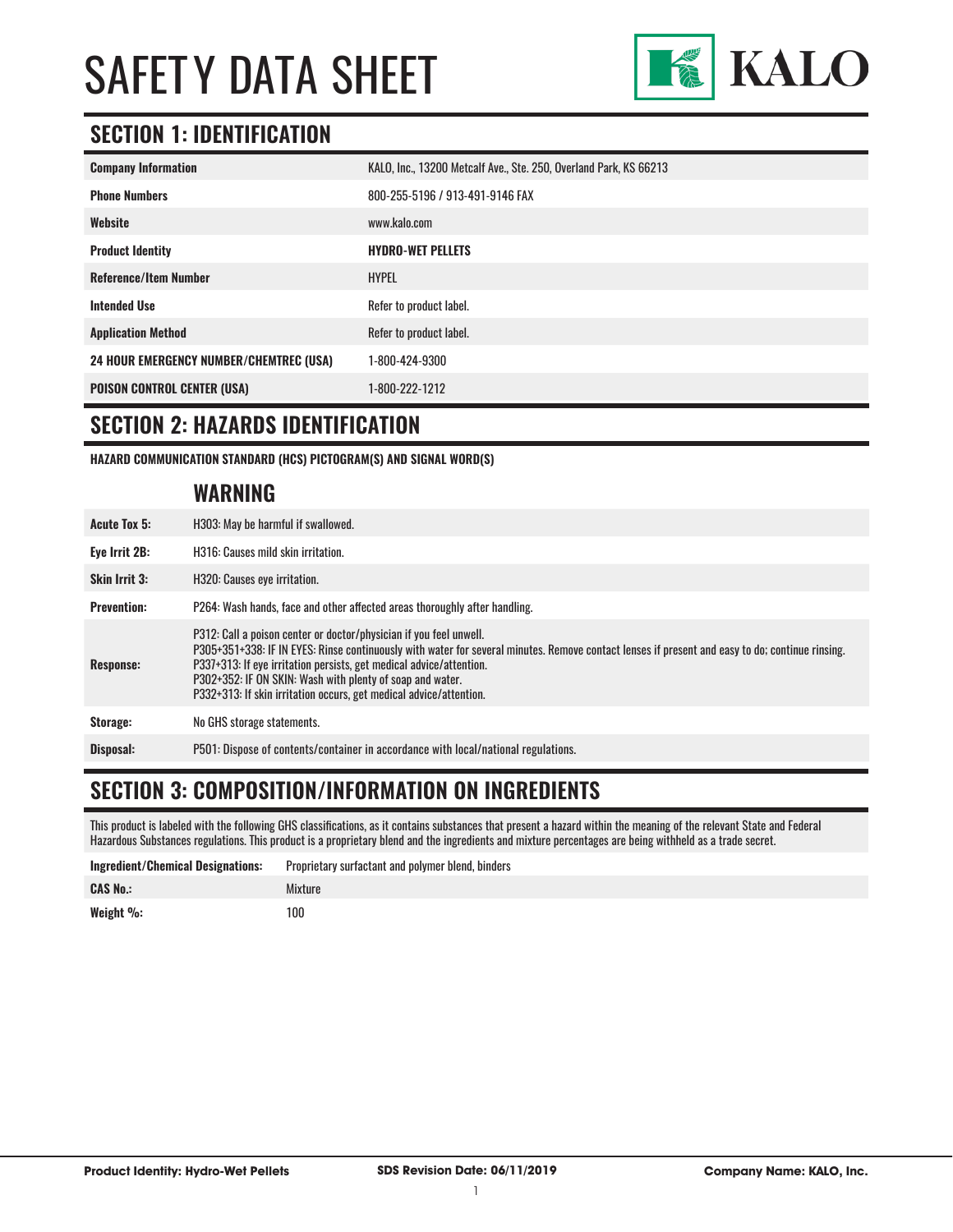

#### **SECTION 4: FIRST AID MEASURES**

#### **[DESCRIPTIONS]**

| General:           | In all cases of doubt, or when symptoms persist, seek medical attention. Never give anything by mouth to an unconscious person.                                                                                                         |
|--------------------|-----------------------------------------------------------------------------------------------------------------------------------------------------------------------------------------------------------------------------------------|
| <b>Inhalation:</b> | Remove to fresh air. Keep patient warm and at rest. If breathing is irregular or stopped, give artificial respiration. If unconscious, place in the recovery<br>position and obtain immediate medical attention. Give nothing by mouth. |
| Eyes:              | Irrigate copiously with clean fresh water for at least 10 minutes, holding the eyelids apart and seek medical attention.                                                                                                                |
| Skin:              | Remove contaminated clothing. Wash skin thoroughly with soap and water or use a recognized skin cleanser. Do NOT use solvents or thinners.                                                                                              |
| Ingestion:         | If accidentally swallowed, obtain immediate medical attention. Keep at rest. Do NOT induce vomiting.                                                                                                                                    |
|                    | [MOST IMPORTANT SYMPTOMS AND EFFECTS, BOTH ACUTE AND DELAYED]                                                                                                                                                                           |
| Overview:          | No adverse symptoms or effects anticipated under normal handling conditions. See Section 2 for further details.                                                                                                                         |
| Ingestion:         | May be harmful if swallowed.                                                                                                                                                                                                            |
| Eyes:              | <b>Causes eye irritation.</b>                                                                                                                                                                                                           |
| Skin:              | Causes mild skin irritation.                                                                                                                                                                                                            |

#### **SECTION 5: FIREFIGHTING MEASURES**

| <b>Extinguishing Media:</b>     | Alcohol resistant foam, CO <sup>2</sup> , dry chemical, or water spray. Do not use water jet.                                                                                                                                                                                                                                                                                                                                                                                                             |
|---------------------------------|-----------------------------------------------------------------------------------------------------------------------------------------------------------------------------------------------------------------------------------------------------------------------------------------------------------------------------------------------------------------------------------------------------------------------------------------------------------------------------------------------------------|
| <b>Special Hazards:</b>         | Toxic fumes may be emitted in a fire situation. Combustion may yield smoke, carbon monoxide, and other products of incomplete<br>combustion. Oxides of sulfur, nitrogen or phosphorus may also be formed. Never use welding or cutting torches on or near container, even if<br>empty.                                                                                                                                                                                                                    |
| <b>Advice For Firefighters:</b> | Evacuate area. No specific explosion hazards are identified or expected. Always fight fire with the implication that other volatile substances<br>may be present. Prevent contamination from run-off of adjacent areas, streams, drinking water and sewers. Do not flush down sewers or<br>other drainage systems. Exposed firefighters must wear standard protective equipment and in enclosed areas self-contained breathing<br>apparatus. Use water-spray to cool fire-exposed surfaces and personnel. |

### **SECTION 6: ACCIDENTAL RELEASE MEASURES**

| <b>Precautions/Procedures:</b>                                         | Keep all sources of ignition away from spill/release. In case of a major spill or spillage in a confined space evacuate the area and<br>check vapor levels.                                                                                                                                                                                                                                                                                                                                                                                                                                                                                                               |
|------------------------------------------------------------------------|---------------------------------------------------------------------------------------------------------------------------------------------------------------------------------------------------------------------------------------------------------------------------------------------------------------------------------------------------------------------------------------------------------------------------------------------------------------------------------------------------------------------------------------------------------------------------------------------------------------------------------------------------------------------------|
| <b>Environmental Precautions:</b>                                      | Do not allow spills to enter drains or water courses.                                                                                                                                                                                                                                                                                                                                                                                                                                                                                                                                                                                                                     |
| <b>Methods and Material For</b><br><b>Containment and Cleaning Up:</b> | Ventilate the area and avoid breathing vapors. Take the personal protective measures listed in Section 8. Contain and absorb spillage<br>with non-combustible materials (e.g. sand/earth/vermiculite). Place in closed containers outside buildings and dispose of according<br>to the Waste Regulations (see Section 13). Clean, preferably with a detergent. Do not use solvents. Do not allow spills to enter drains<br>or water courses. If drains, sewers, streams or lakes are contaminated, inform the local water company immediately. In the case of<br>contamination of rivers, streams, or lakes, the Environmental Protection Agency should also be informed. |

### **SECTION 7: HANDLING AND STORAGE**

| <b>Precautions For Safe Handling:</b> | Do not get in eyes, on skin, or on clothing. Do not breathe vapors or mists. Keep container closed. Use only with adequate<br>ventilation. Use good personal hygiene practices. Wash hands before eating, drinking, smoking. Remove contaminated clothing<br>and wash before reuse. Destroy contaminated belts and shoes and other items that cannot be decontaminated. Have eyewash<br>accessible to use in handling area. See Section 2 for further details. |
|---------------------------------------|----------------------------------------------------------------------------------------------------------------------------------------------------------------------------------------------------------------------------------------------------------------------------------------------------------------------------------------------------------------------------------------------------------------------------------------------------------------|
| <b>Conditions For Safe Storage:</b>   | Store in tightly closed containers in dry, well-ventilated area, away from excessive heat and incompatibles.<br>See Section 2 for further details.                                                                                                                                                                                                                                                                                                             |
| <b>Incompatible Materials:</b>        | Strong oxidizing agents.                                                                                                                                                                                                                                                                                                                                                                                                                                       |
| <b>Specific End Use(s):</b>           | See technical data sheet.                                                                                                                                                                                                                                                                                                                                                                                                                                      |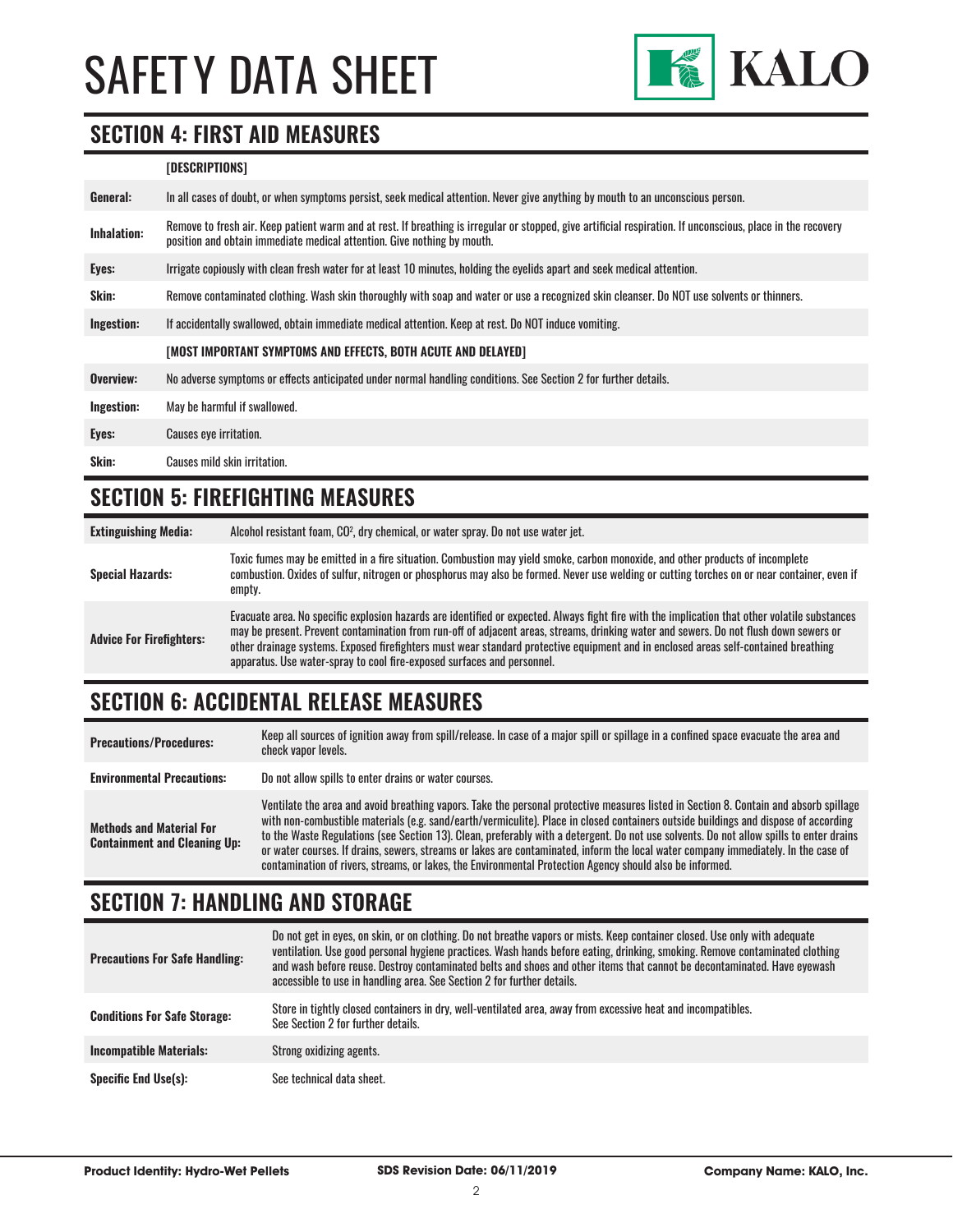

#### **SECTION 8: EXPOSURE CONTROLS/PERSONAL PROTECTION**

| <b>Exposure Data:</b>        | This product contains no ingredients (at greater than 0.1%) with established limits for exposure under OSHA, ACGIH and/or NIOSH.                                                                                                                                                                                                       |
|------------------------------|----------------------------------------------------------------------------------------------------------------------------------------------------------------------------------------------------------------------------------------------------------------------------------------------------------------------------------------|
| <b>Carcinogen Data:</b>      | This product contains no ingredients (at greater than 0.1%) that are suspected of being or known to be a carcinogen under OSHA, NTP or IARC.                                                                                                                                                                                           |
|                              | [PERSONAL PROTECTIVE EQUIPMENT]                                                                                                                                                                                                                                                                                                        |
| <b>Respiratory:</b>          | If workers are exposed to concentrations above the exposure limit, they must use the appropriate certified respirators.                                                                                                                                                                                                                |
| Eyes:                        | Wear safety eyewear (e.g. safety spectacles/goggles/visors) to protect against the splash of liquids.                                                                                                                                                                                                                                  |
| Skin:                        | Overalls, which cover the body, arms, and legs, should be worn. Skin should not be exposed. All parts of the body should be washed after<br>contact.                                                                                                                                                                                   |
| <b>Engineering Controls:</b> | Provide adequate ventilation. Where reasonably practicable, this should be achieved by the use of local exhaust ventilation and good general<br>extraction. If these are not sufficient to maintain concentrations of particulates, and any vapor below occupational exposure limits, suitable<br>respiratory protection must be worn. |

#### **SECTION 9: PHYSICAL AND CHEMICAL PROPERTIES**

| Appearance:                                       | Pellet              |
|---------------------------------------------------|---------------------|
| Odor:                                             | Slight              |
| <b>Odor Threshold:</b>                            | <b>Not Measured</b> |
| pH:                                               | <b>Not Measured</b> |
| <b>Specific Gravity:</b>                          | <b>Not Measured</b> |
| <b>Flashpoint and Method:</b>                     | <b>Not Measured</b> |
| <b>Solubility in Water:</b>                       | Dispersible         |
| Viscosity (cSt):                                  | <b>Not Measured</b> |
| $VOC\%$ :                                         | <b>Not Measured</b> |
| <b>Vapor Pressure (Pa):</b>                       | <b>Not Measured</b> |
| <b>Vapor Density:</b>                             | <b>Not Measured</b> |
| <b>Density:</b>                                   | <b>Not Measured</b> |
| <b>Melting/Freezing Points:</b>                   | <b>Not Measured</b> |
| Initial Boiling Point/Range (°F/°C):              | <b>Not Measured</b> |
| <b>Flammability (Solid, Gas):</b>                 | <b>Not Measured</b> |
| <b>Upper Flammability/Explosive Limits:</b>       | <b>Not Measured</b> |
| Lower Flammability/Explosive Limits:              | <b>Not Measured</b> |
| <b>Decomposition Temperature:</b>                 | <b>Not Measured</b> |
| <b>Auto-Ignition Temperature:</b>                 | <b>Not Measured</b> |
| Partition Co-Efficient n-octanol/water (Log Kow): | <b>Not Measured</b> |
| <b>Evaporation Rate (Ether=1):</b>                | <b>Not Measured</b> |
| <b>Particle Size:</b>                             | <b>Not Measured</b> |

### **SECTION 10: STABILITY AND REACTIVITY**

| <b>Reactivity:</b>                       | Not chemically reactive.                                                                                |
|------------------------------------------|---------------------------------------------------------------------------------------------------------|
| <b>Chemical Stability:</b>               | Stable under normal ambient and anticipated conditions of use.                                          |
| <b>Hazardous Reactions:</b>              | Hazardous reactions not anticipated.                                                                    |
| <b>Conditions To Avoid:</b>              | Extended exposure to high temperatures can cause decomposition. Avoid all possible sources of ignition. |
| <b>Incompatible Materials:</b>           | Strong oxidizing agents.                                                                                |
| <b>Hazardous Decomposition Products:</b> | Not anticipated under normal conditions of use.                                                         |

**Product Identity: Hydro-Wet Pellets SDS Revision Date: 06/11/2019 Company Name: KALO, Inc.**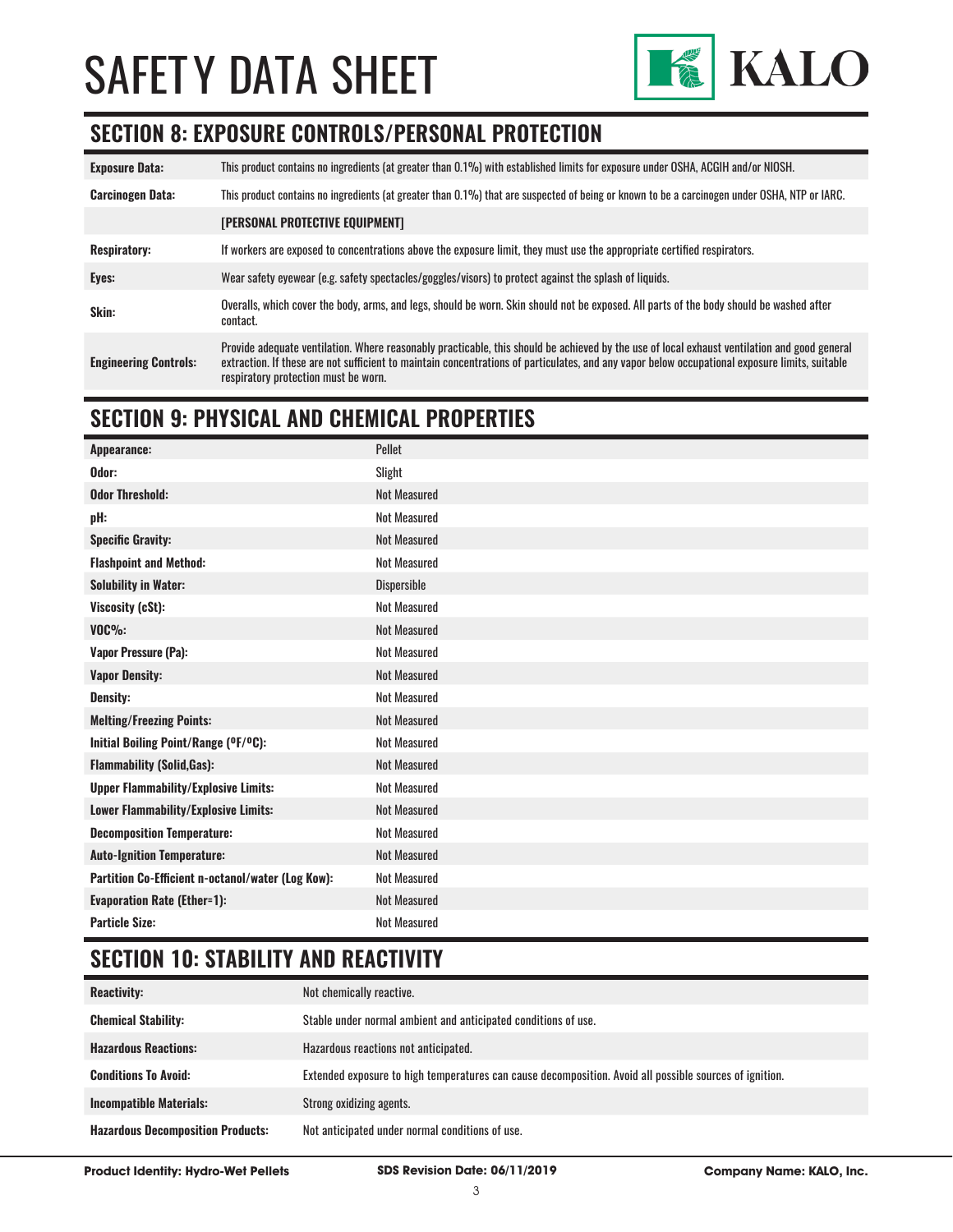

#### **SECTION 11: TOXICOLOGICAL INFORMATION**

|                                                                   | [ACUTE TOXICITY ESTIMATE]                         |                            |
|-------------------------------------------------------------------|---------------------------------------------------|----------------------------|
| Ingredients:                                                      | Proprietary surfactant and polymer blend, binders |                            |
| Oral LD50mg/kg:                                                   | No Data Available                                 |                            |
| Skin LD50mg/kg:                                                   | No Data Available                                 |                            |
| Inhalation Vapor LC50mg/L/4hr:                                    | No Data Available                                 |                            |
| Inhalation Dust/Mist LC50mg/L/4hr:                                | No Data Available                                 |                            |
| <b>ITEM</b>                                                       | <b>HAZARD</b>                                     | <b>CATEGORY</b>            |
| <b>Acute Toxicity (mouth):</b>                                    | May be harmful if swallowed.                      | 5                          |
| <b>Acute Toxicity (skin):</b>                                     | Not Applicable                                    | $\overline{\phantom{a}}$   |
| <b>Acute Toxicity (inhalation):</b>                               | Not Applicable                                    | $\overline{\phantom{a}}$ . |
| <b>Skin Corrosion/Irritation:</b>                                 | <b>Causes mild skin irritation.</b>               | 3                          |
| <b>Eye Damage/Irritation:</b>                                     | <b>Causes eye irritation.</b>                     | 2B                         |
| <b>Sensitization (respiratory):</b>                               | Not Applicable                                    | $\overline{\phantom{a}}$   |
| <b>Sensitization (skin):</b>                                      | Not Applicable                                    | $\overline{\phantom{a}}$   |
| <b>Germ Toxicity:</b>                                             | Not Applicable                                    | $\qquad \qquad -$          |
| <b>Carcinogenicity:</b>                                           | Not Applicable                                    | $-$                        |
| <b>Reproductive Toxicity:</b>                                     | Not Applicable                                    | $\overline{\phantom{a}}$   |
| Specific Target Organ Systemic Toxicity-Single Exposure:          | Not Applicable                                    | $-$                        |
| <b>Specific Target Organ Systemic Toxicity-Repeated Exposure:</b> | Not Applicable                                    |                            |
| <b>Aspiration Hazard:</b>                                         | Not Applicable                                    | $\overline{a}$             |

#### **SECTION 12: ECOLOGICAL INFORMATION**

| Toxicity:                              | No additional information provided for this product. Not expected to be toxic to aquatic organisms. |
|----------------------------------------|-----------------------------------------------------------------------------------------------------|
| <b>Persistence and Degradability:</b>  | There is no data available on the preparation itself.                                               |
| <b>Bioaccumulative Potential:</b>      | Not measured.                                                                                       |
| <b>Mobility In Soil:</b>               | No data available.                                                                                  |
| <b>Results of PBT and vPvB Assess:</b> | This product contains no PBT/vPvB chemicals.                                                        |
| <b>Other Adverse Effects:</b>          | No data available.                                                                                  |

#### **SECTION 13: DISPOSAL CONSIDERATIONS**

**Waste Treatment Methods:**

Do not allow into drains or water courses. Wastes and emptied containers should be disposed of in accordance with regulations made under the Control of Pollution Act and the Environmental Protection Act. Using information provided in this data sheet advice should be obtained from the Waste Regulation Authority, whether the special waste regulations apply. Dispose of contents in accordance with local and national regulations.